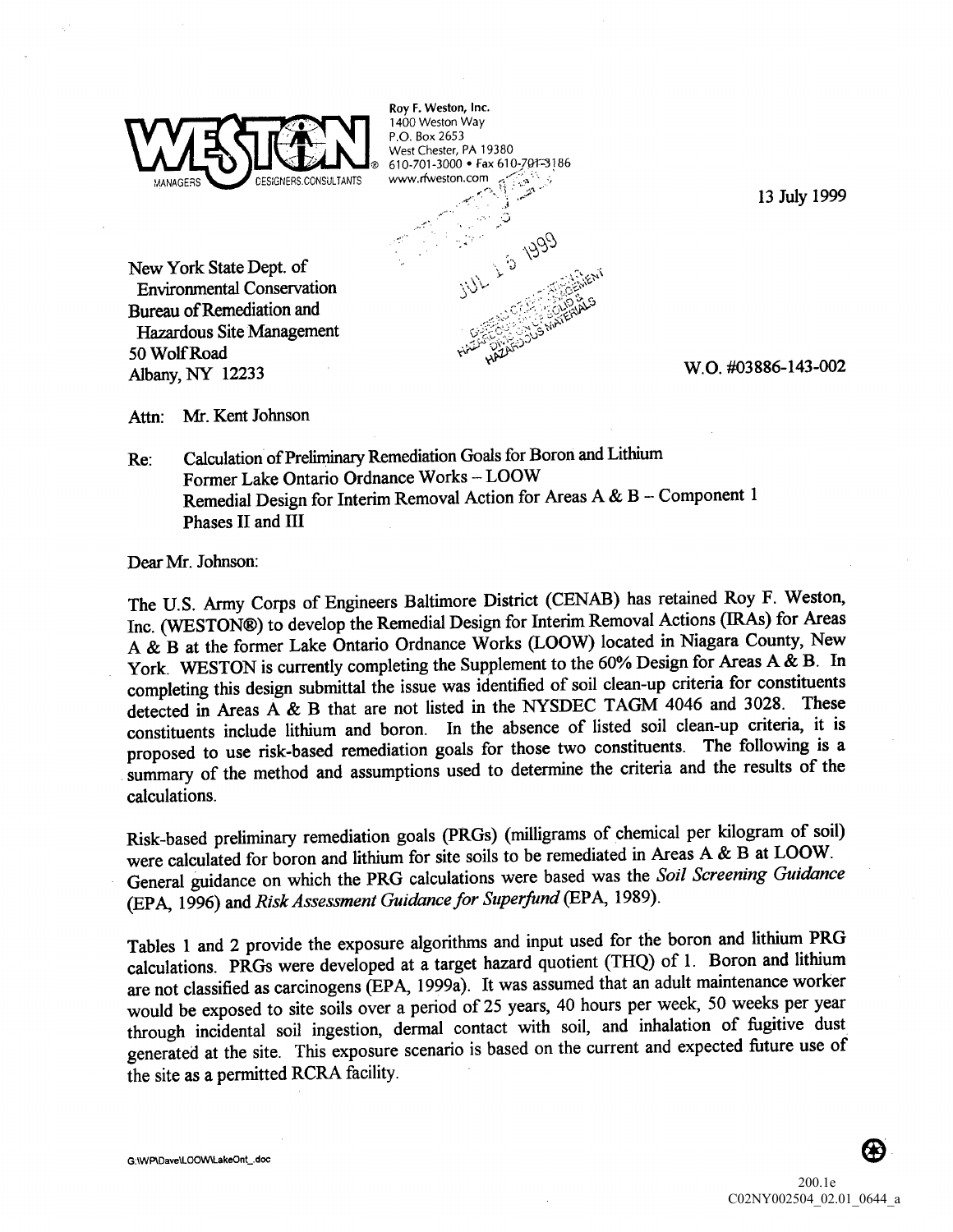

## New York State Dept. 2- 2- 13 July 1999 of Environmental Conservation

Default exposure assumptions were generally obtained from the Standard Default Exposure Factors guidance (EPA, 1991) as updated by the Exposure Factors Handbook (EPA, 1997a) and the interim Dermal Guidance for Risk Assessment (EPA, 1998). For dermal exposure, exposed surface area for the workers was based on the 50<sup>th</sup> percentile averages for males and females (EPA, 1998; Table C.3) for the face, hands and forearms. An activity- and surface area-weighted soil adherence factor was calculated for a "utility worker" (No. 2) according to EPA dermal guidance (EPA, 1998; Table C.4). The particulate emissions factor (PEF) was developed based<br>on guidance in the Soil Screening Guidance (EPA, 1996) using default parameters. The on guidance in the Soil Screening Guidance (EPA, 1996) using default parameters. dispersion model coefficient (Q/C) was based on data from Hartford, CT which was the closest geographic location to the LOOW

Reference doses (RfDs) were obtained preferentially from the Integrated Risk Information System (IRIS) (EPA, 1999a) or the Health Effects Assessment Summary Tables (HEAST) (EPA, 1997b). For boron, there was a verified oral RfD and a provisional inhalation RfD from HEAST (EPA, 1997b). For lithium, a provisional oral reference dose (RfD) developed by the National Center for Environmental Assessment (NCEA), as obtained from the EPA Region III Risk-based Concentration Table (EPA, 1999b), was used in the absence of verified criteria. This RfD was extrapolated to the inhalation route. Dermal RfDs for both boron and lithium were developed as recommended by EPA (1989) assuming 100% gastrointestinal (GI) absorption factors (EPA, 1998) and dermal absorption factors of 0.01 (EPA, 1998).

Tables 1 and 2 show that the soil boron PRG was 131,319 mg/kg (HQ=1) and the lithium PRG was 29,262 mg/kg. Assuming a THQ of 0.1 to account for additive effects of boron and lithium, the PRGs would be  $13,320$  mg/kg and  $2,926$  mg/kg for boron and lithium, respectively. However, the critical toxic effects appear to be different for boron (reproductive) and lithium  $(CNS, \text{cardiovascular})$ , so the higher PRG values (i.e., HQ of 1) can be used.

It is therefore proposed that these PRGs for boron and lithium be used for the soil clean-up criteria for the Interim Response Action for Areas A & B. Please call me at (610) 701-7550 with any questions on this letter

Very truly yours

ROY F. WESTON, INC.

David H. Pohl, Ph.D., P.E. Project Manager

DHP/kmp cc: A. Warminski (CENAB) R. Pilon (Buffalo District)

G:\WP\Dave\LOOW\LakeOnt\_.doc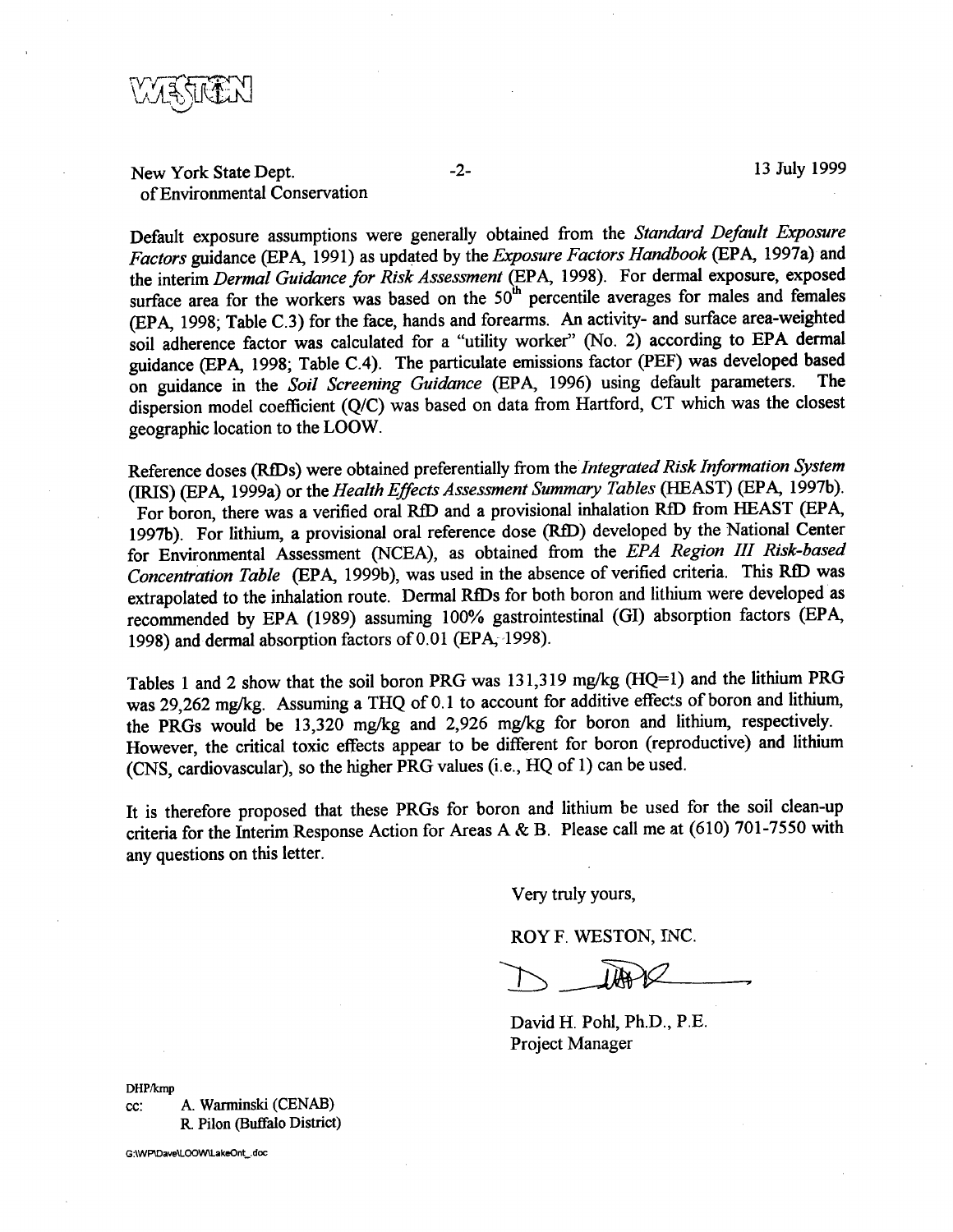## Table 1 Noncarcinogenic Soil RG for Boron for Site Maintenance Worker **Lake Ontario Ordnance Works**

|        | RG (mg/kg) | $THQ \times BW_a \times AT_a$<br>$EF_a$ x $ED_a$ x $[(1/RD_o \times IRS_a / CF) + (1/RfDd \times SA_a \times ABS \times AF_a / CF) + (1/RfDi \times IRA_a / PET)]$ |  |
|--------|------------|--------------------------------------------------------------------------------------------------------------------------------------------------------------------|--|
|        |            |                                                                                                                                                                    |  |
|        |            |                                                                                                                                                                    |  |
| Vhere: |            |                                                                                                                                                                    |  |
|        |            | $THQ = Target hazard quotient (1).$                                                                                                                                |  |
|        |            | $BW_a$ = Adult body weight (70 kg) (EPA, 1989).                                                                                                                    |  |
|        |            | $AT_n$ = Averaging time (9,125d) (EPA,1989).                                                                                                                       |  |
|        |            | $EF_a$ = Adult exposure frequency (250 d/y) (Professional judgement).                                                                                              |  |
|        |            | $EDa =$ Adult exposure duration (25 yrs) (EPA, 1991).                                                                                                              |  |
|        |            | $RfDo =$ Oral reference dose for boron (9E-02 mg/kg-d) (EPA, 1999).                                                                                                |  |
|        |            | $IRSa = Adult soil inspection rate (50 mg/d) (EPA, 1997).$                                                                                                         |  |
|        |            | $SA_a$ – Adult skin surface area - face, hands, and forearms. 50th percentile, average male/female (2.480 cm <sup>2</sup> /d);                                     |  |
|        |            | Table C.3; (EPA, 1998)                                                                                                                                             |  |
|        |            | $RfDd$ – Dermal reference dose for boron (9E-02mg/kg-d); RtD <sub>o</sub> X 1.0 (EPA, 1989).                                                                       |  |
|        |            | $AF_a$ = Activity-, surface area-weighted soil-to-skin adherence factor, 95th percentile, utility worker no. 2 (0.8mg/cm <sup>2</sup> );                           |  |
|        |            | Table C.4; (EPA, 1998)                                                                                                                                             |  |
|        |            | $ABS = Dermal absorption factor (0.01) (EPA, 1998).$                                                                                                               |  |
|        |            | $R1Di$ – Inhalation reference dose for boron (5.7E-03 mg/kg-d) (EPA, 1999).                                                                                        |  |
|        |            | $IRA_a =$ Adult inhalation rate (13.3 m <sup>3</sup> /day) (EPA, 1997).                                                                                            |  |
|        |            | $CF =$ Conversion factor (1E+06 mg/kg).                                                                                                                            |  |
|        |            | PEF = Particulate emissions factor (1.316E+09 m <sup>3</sup> /kg) (EPA, 1996).                                                                                     |  |

Notes: 1 Fraction of contaminated soil ingested is 1

2 PEF (m<sup>3</sup>/kg) = Q/C x 3600sec/hr / 0.036 x (1-V) x (Um/Ut)<sup>3</sup> x F(x)

- Default assumes 50% vegetative cover, no significant on site disturbances like traffic and excavation.

 $\sim$